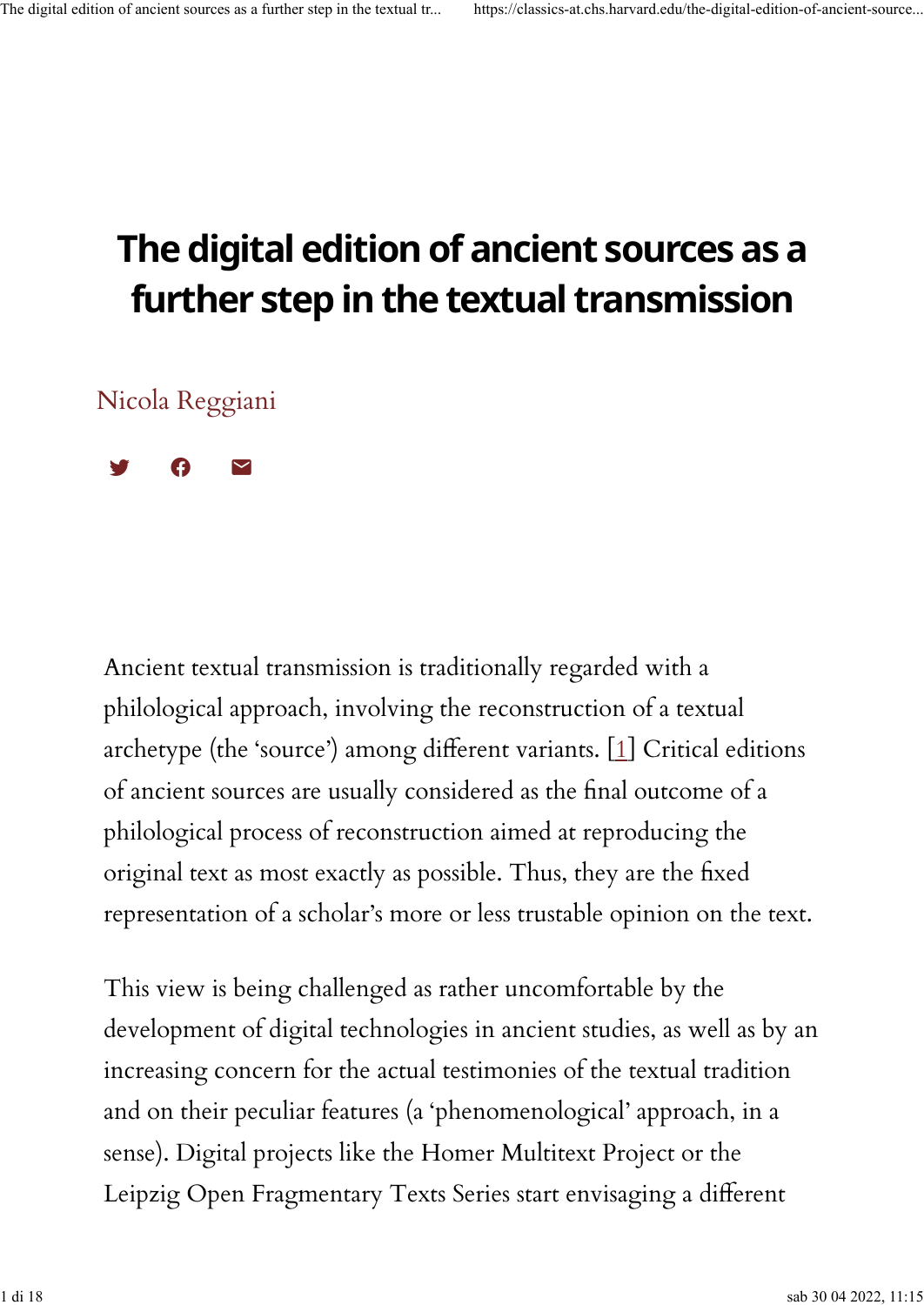approach to text analysis, involving a text that is in fact a multitext, a fluid and dynamic network of multiple editions interconnected to each other rather than a traditional fixed structure of text and apparatus criticus. [\[2\]](https://classics-at.chs.harvard.edu/the-digital-edition-of-ancient-sources-as-a-further-step-in-the-textual-transmission/#n.2)

Papyrology has always been facing an adventurous textual situation, coping with fragmentary texts and idiosyncratic utterances, being particularly interested in the scribal and material phenomenology of textual development, which affects consistency in treating the existing textual fluctuations. Traditionally, Papyrology is a philological discipline, focused on texts and their critical reconstruction, and this background has been inherited by the main papyrological database, the Duke Databank of Documentary Papyri now featured by the Papyri.info platform. The core text is encoded in an XML subset of EpiDoc, transcoded via a corpus-speci�c markup language called Leiden+, [**[3](https://classics-at.chs.harvard.edu/the-digital-edition-of-ancient-sources-as-a-further-step-in-the-textual-transmission/#n.3)**] but the human-readable HTML output closely resembles that of a traditional paper critical edition, as in the following specimen (PSI XV 1510, medical catechism on anatomy, III cent. AD—printed edition on the left, digital edition at **<http://litpap.info/dclp/64024>** on the right):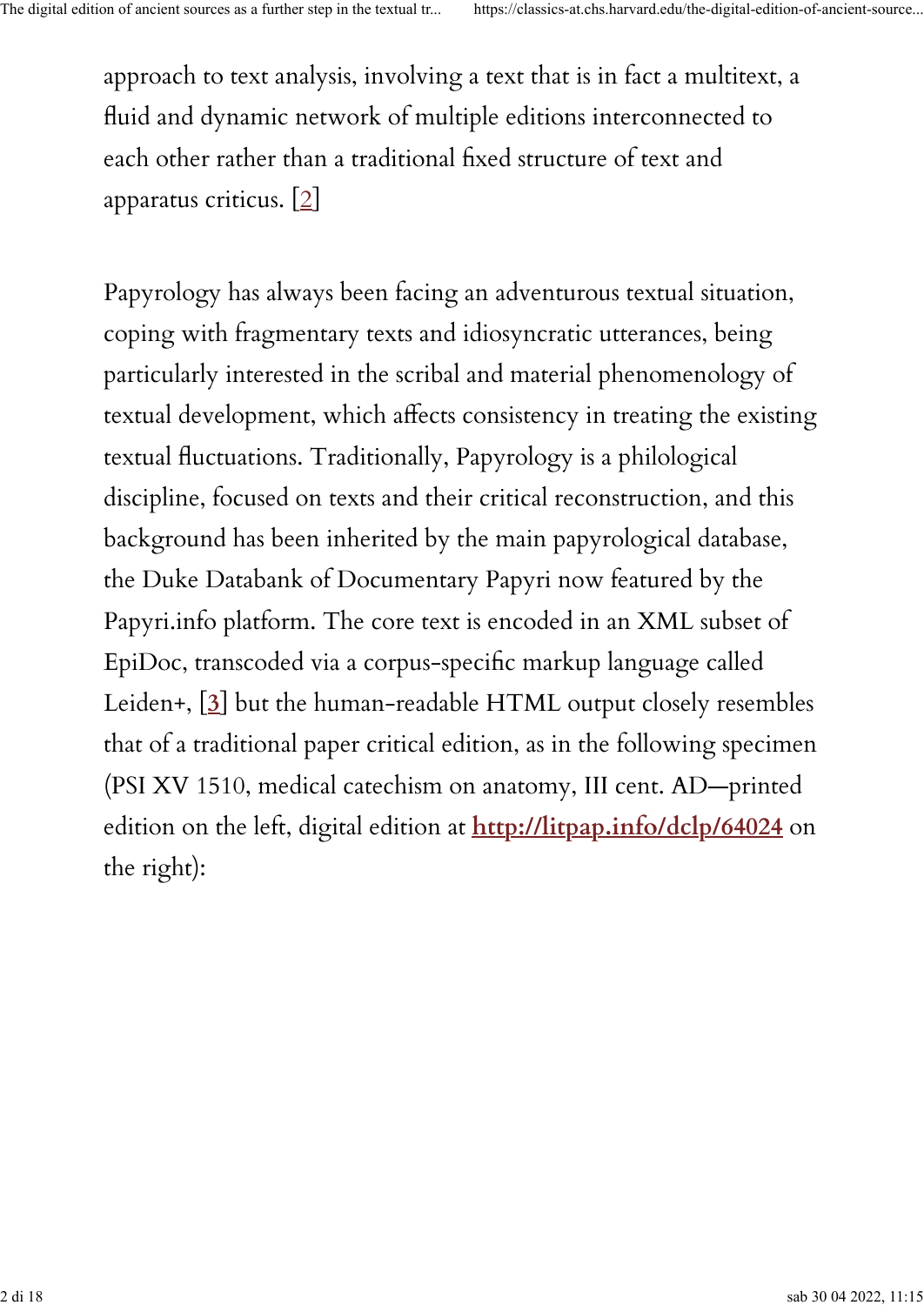

#### **Diachronic fluctuations (linguistic change)**

Typically, the standard level of the language of the papyri is a later manifestation of the ancient Greek language, the Hellenistic Koine. The example of the verbal forms of gignomai, which becomes  $g(e)$ inomai in the Koine Greek, will suffice. [\[5\]](https://classics-at.chs.harvard.edu/the-digital-edition-of-ancient-sources-as-a-further-step-in-the-textual-transmission/#n.5) The Koine forms are indeed treated as the standard in most of the papyrus editions, and therefore are never 'regularized' as variants,  $[6]$  but this is not always consistent: editorial regularizations do occur, seemingly only when the verb is affected also by iotacism, often in compounds.  $[2]$  On the other hand, we do �nd the classical Greek forms not being regularized as well,  $[8]$  which increases the uneasiness of anyone who would perform effective searches in the digital textual corpora.  $[9]$  $[9]$  With the further developments of the Greek language, the situation is even more complex: for example, the general shift from dative to genitive in the later (Byzantine) instances of the language of the papyri  $[10]$  $[10]$ leads to further editorial inconsistencies. In BGU XIII 2332, 20 (375 AD), for instance, ὑπάρχω + genitive (μου) is regularized in dative (μοι) according to the classical use,  $[11]$  whereas in SB XVIII 13947, 15 (507 AD) ὑπάρχω + dative (μοι) is regularized in genitive (μου) as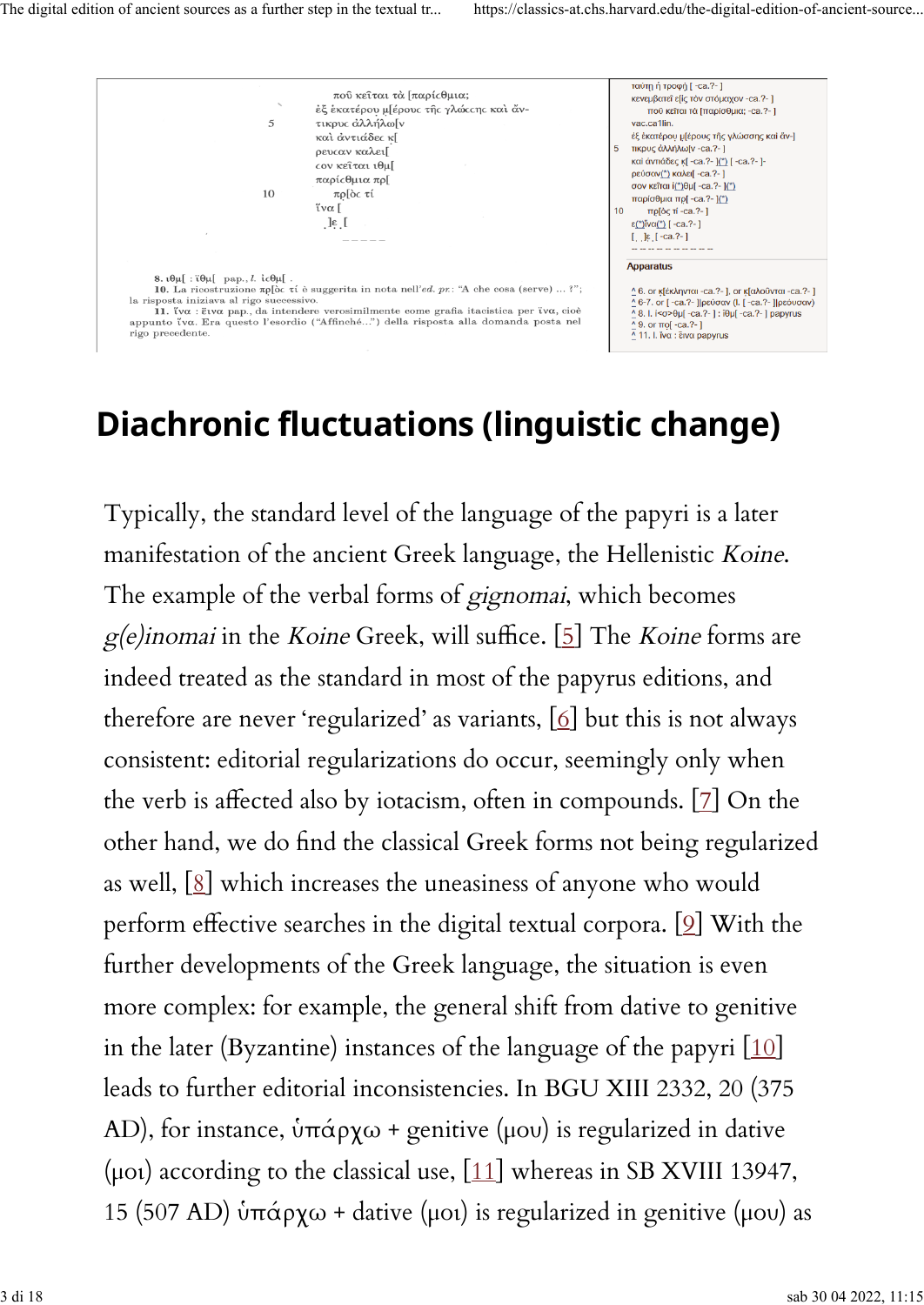if the latter was then the correct form.  $[12]$ 

# **Synchronic fluctuations (personal uses and regional substandards)**

Recurring peculiarities in the language used by individuals or in certain geographical locations, even though diverging from what is assumed as the contemporary linguistic standard, should be regarded as actual substandards, pointing to interesting socio-cultural phenomena, so that 'regularizations' become almost senseless. [\[13\]](https://classics-at.chs.harvard.edu/the-digital-edition-of-ancient-sources-as-a-further-step-in-the-textual-transmission/#n.13) "Amyntas' weakness for *aphestalka*," [\[14\]](https://classics-at.chs.harvard.edu/the-digital-edition-of-ancient-sources-as-a-further-step-in-the-textual-transmission/#n.14) as C.C. Edgar called the habit of one of the individuals in the Zenon archive of writing an 'irregular' aspirated perfect form of ἀποστέλλω, is meaningful: this is a recurring personal use, the consistency of which assumes the flavour of a linguistic substandard in Trevor Evans' terms. [\[15\]](https://classics-at.chs.harvard.edu/the-digital-edition-of-ancient-sources-as-a-further-step-in-the-textual-transmission/#n.15) According to a pure 'philological' path, this 'irregularity' is normalized in all the papyrological occurrences (e.g. [http://papyri.info/ddbdp](http://papyri.info/ddbdp/p.cair.zen;1;59047) [/p.cair.zen;1;59047\)](http://papyri.info/ddbdp/p.cair.zen;1;59047) except in P.Cair.Zen. III 59435, 3 + P.Cair.Zen. IV p. 289, where a more 'phenomenological' attitude seems to prevail [\(http://papyri.info/ddbdp/p.cair.zen;3;59435\)](http://papyri.info/ddbdp/p.cair.zen;3;59435). [\[16\]](https://classics-at.chs.harvard.edu/the-digital-edition-of-ancient-sources-as-a-further-step-in-the-textual-transmission/#n.16)

### **Textual fluctuations in copies and duplicates**

Papyri preserving the 'same' text in multiple copies [**[17](https://classics-at.chs.harvard.edu/the-digital-edition-of-ancient-sources-as-a-further-step-in-the-textual-transmission/#n.17)**] are traditionally treated in the 'philological' way, i.e. collated and merged in one source archetype: e.g. **[http://papyri.info/ddbdp](http://papyri.info/ddbdp/p.tebt;3.1;771dupl) [/p.tebt;3.1;771dupl](http://papyri.info/ddbdp/p.tebt;3.1;771dupl)** (note the su�x 'dupl' added to the URL of the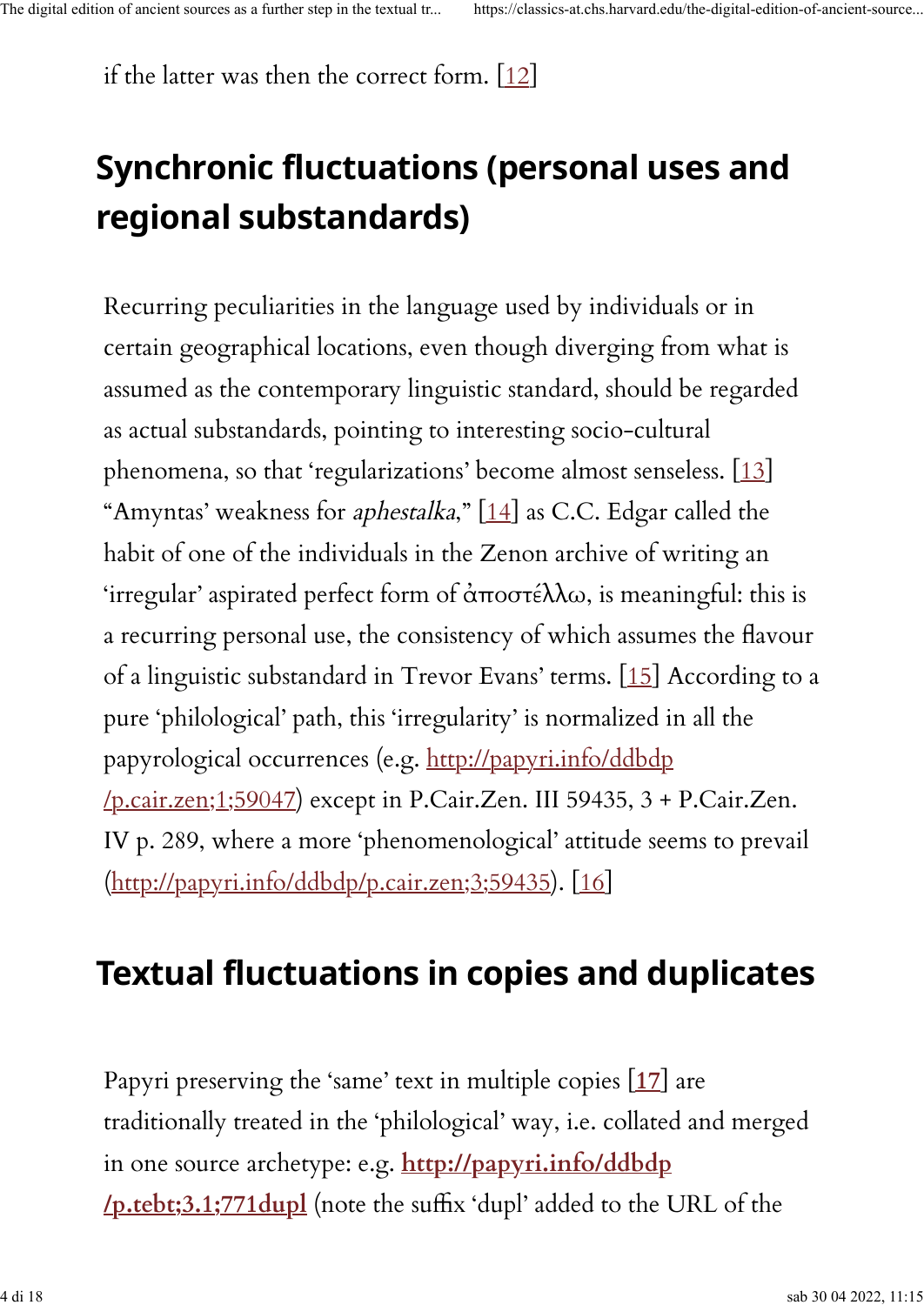digital text, which advises about the existence of a duplicate of the papyrus). However, a certain degree of uneasiness is felt about such a practice:

I disagree with this editorial choice for two reasons. First, in a �eld like papyrology, every copy of a text deserves full consideration and […] an archetype that would somehow be considered more authentic than a later copy is an editorial fancy. Copies of the same text, however similar, were written with a purpose in mind, so that edition should be more rather than less interesting. Second, in order to appreciate the fact that we have multiple copies [...], we must ask why different versions of it exist in the first place. The interest of these documents is, therefore, not restricted to the text alone, but extends to the life and afterlife of its copies in relation to one another. In sum, the text of just one fragment does not make for a satisfactory edition of understanding of this [text]. By editing the texts in their own right, we learn about the convention of […] writing in [Graeco-Roman] Egypt. [\[18\]](https://classics-at.chs.harvard.edu/the-digital-edition-of-ancient-sources-as-a-further-step-in-the-textual-transmission/#n.18)

A new 'phenomenological' consideration of papyrus copies is emerging, [**[19](https://classics-at.chs.harvard.edu/the-digital-edition-of-ancient-sources-as-a-further-step-in-the-textual-transmission/#n.19)**] but, for now, the digital database is following the 'philological' practice, with a significant loss of information. This relates above all to the scribal practice, the ancient consideration of the documents as material products rather than immaterial texts, and the cognitive process that underlies the "act of the scribe," to exploit the title of the digital project at Helsinki which focuses on the role of the scribes and of their writing skills in the linguistic outcome of Greek papyri. [**[20](https://classics-at.chs.harvard.edu/the-digital-edition-of-ancient-sources-as-a-further-step-in-the-textual-transmission/#n.20)**] Any aspect related to the process of producing a written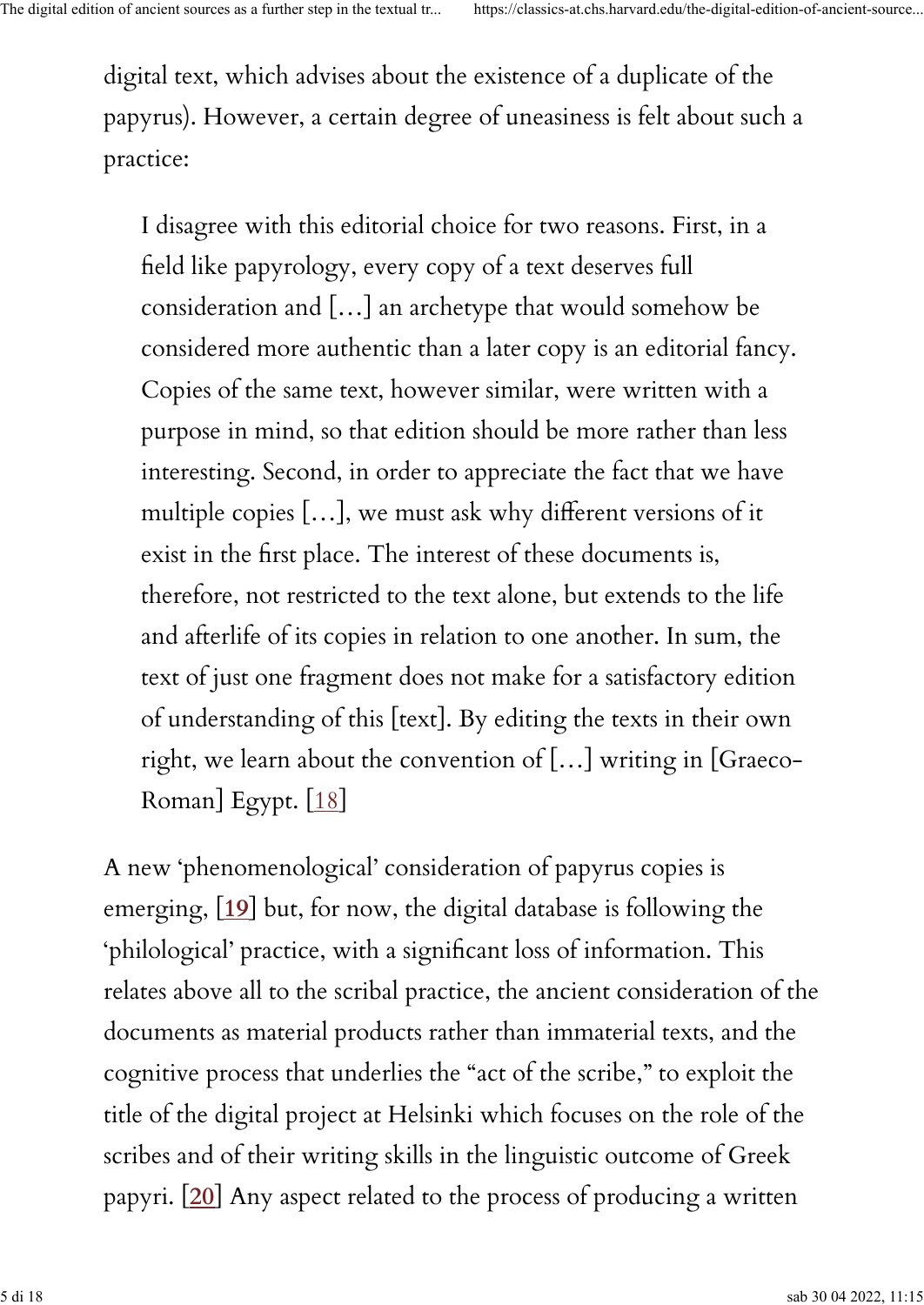document is a key to understand that texts are not fixed entities but evolving devices.

## **Textual fluctuations in literary and paraliterary papyri**

Papyri bearing literary or 'paraliterary' texts (a somehow artificial category referring to technical texts, schoolbooks, practical manuals, and the like) raise further categories of issues. Beside the 'traditional' philological variants, which are usually treated as in the critical editions, we may find variants that are unattested in the manuscript tradition. In several cases, such variants subtend linguistic peculiarities typical of the language of the papyri, rather than outright transcription mistakes or other philological phenomena. In such cases, the philological approach is inconsistent as well. P.Aberd. 124, i = GMP I 2, i (II cent. AD), a papyrus fragment preserving chapter 37 of Hippocrates' treatise De fracturis, is quite a nice example. Here we �nd variants already attested in the manuscript tradition (ll. 4–5) but also passages completely divergent from the codices (ll. 11–12, where the length of the gap and the shape of the following traces exclude the unanimous manuscript tradition, which is of course printed in all the editions, in favor of a previously unattested variant). A third instance in the same text is even more interesting: at l. 14, where the codices (and the editions) have the 'regular' Ionic form πήχεοϲ, the papyrus shows clearly  $\pi$ ]ήχεως, the *Koine* form, which looks like an 'interference' of a typical 'linguistic variation' pertaining to the language of the documentary papyri (where, on the contrary, it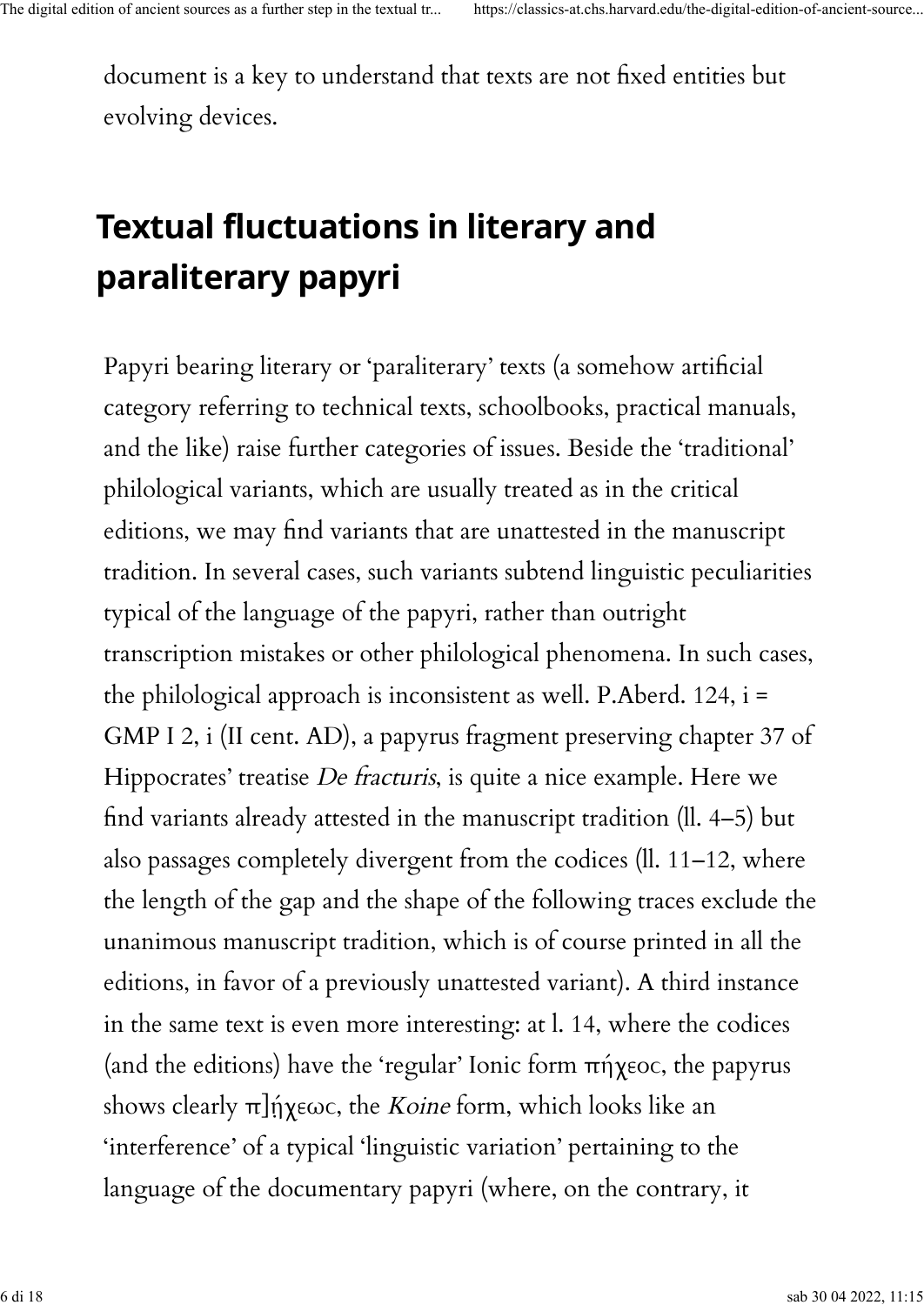would be the standard form, as we saw earlier). Any 'traditional' treatment of this and similar cases would lead to editorial inconsistencies and to the loss of relevant information.

#### **Scribal alternatives**

Something more than the papyrus variants described above are the textual alternatives recorded by the ancient scribes of literary and paraliterary papyri, which attest to an ancient concern for textual criticism. An astounding case is o�ered by P.Tebt. II 272v (late II cent. AD, [http://litpap.info/dclp/60048\)](http://litpap.info/dclp/60048), preserving a fragment of Herodotus Medicus' De Remediis about the symptomatology of thirst. In the relevant point, the text on the papyrus is overlapped by an excerpt of Herodotus Medicus preserved with Orib. Coll.Med. V 30, 6–7 (CMG VI 1,1). Here, where the manuscript tradition and the papyrus itself unanimously read αἰτίαι τῆς προσφορᾶς, the ancient scribe added two groups of three letters between dots above the line: \* τῶν\* above τῆς, and \*ρῶν\* above ρᾶς, patently indicating an alternative reading. A critical edition cannot really choose a 'correct' version, since the ancient writer himself was aware of a certain �uctuation in the textual transmission. This is rather reasonable in �elds like ancient medicine, where the relevant knowledge was transmitted mostly orally and, even when written down, depended so much on the actual practice and the individual experience (a similar case occurs in P.Oxy. LVI 3851, II–III cent. AD, [http://litpap.info](http://litpap.info/dclp/61917) [/dclp/61917:](http://litpap.info/dclp/61917) Nicander's Theriaka), and any 'philological' approach is hard, if not impossible. Let us consider, for instance, a case like P.Oxy. IX 1184, preserving a thematic selection of the pseudo-Hippocratean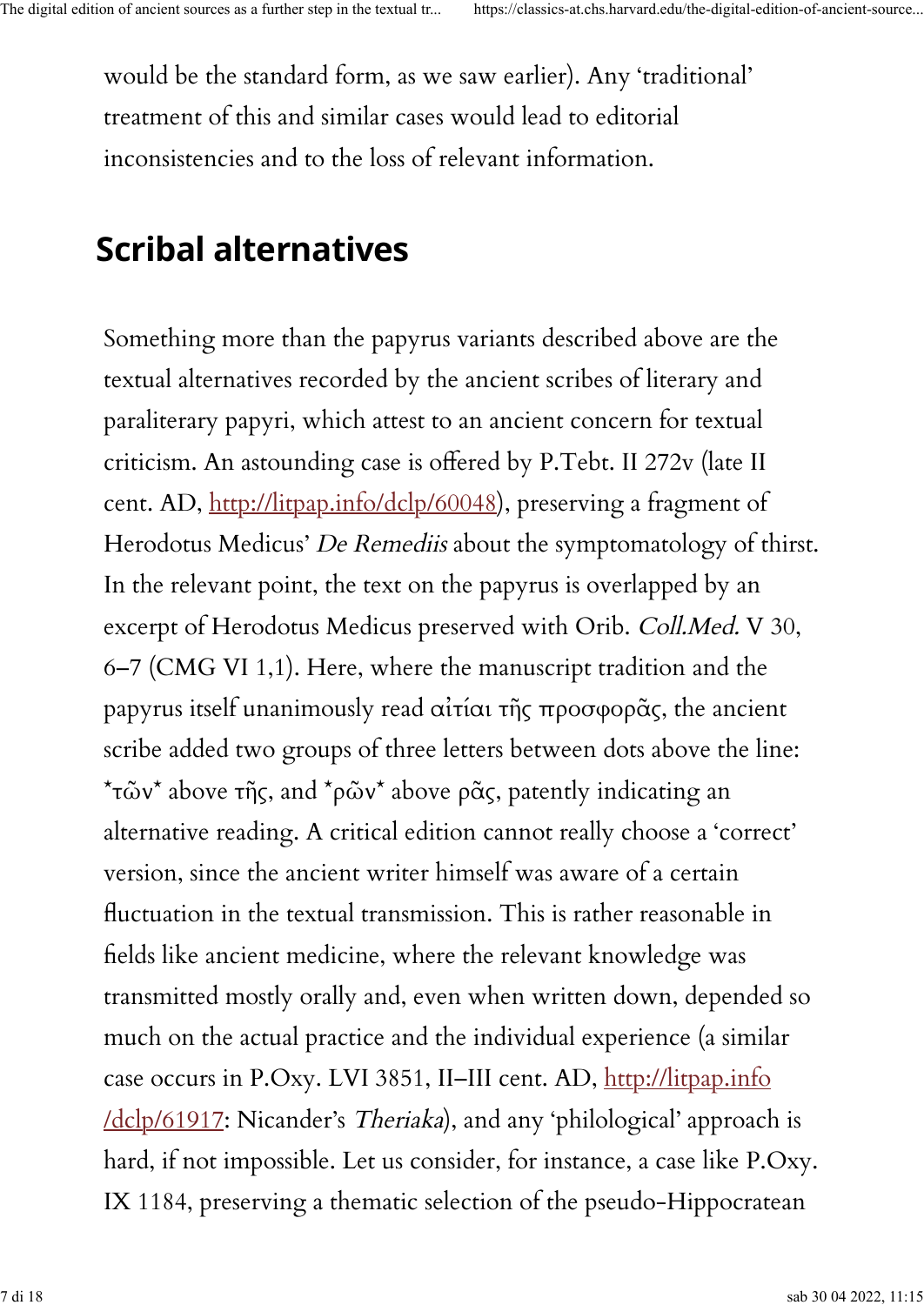epistles: not only is the papyrus in�uenced by contemporary epistolary conventions, which di�er from the Medieval tradition (in terms of iota mutum adscript and iotacistic phenomena), but also does it convey some significant scribal alternatives. Indeed, Epistle 4 is transcribed twice: an abridged version of the 'standard' text in the main body of the papyrus is flanked by a shorter version without the introductory salutation, added in the right margin and separated from the previous one with a curved line. [\[21\]](https://classics-at.chs.harvard.edu/the-digital-edition-of-ancient-sources-as-a-further-step-in-the-textual-transmission/#n.21) Such a textual care is further apparent in P.Oslo III 72, 9 (medical treatise, II cent. AD, [http://litpap.info/dclp/63583\)](http://litpap.info/dclp/63583), where the ancient scribe left a blank vacat in a controversial point (according to the editors' interpretation).

#### **Paratextual devices**

Another striking aspect of this ancient textual care, especially in literary and paraliterary papyri, is the deployment of paratext to add meaning to the text. Layout devices such as line indentions/extensions (eisthesis, ekthesis) and graphical marks such as horizontal rules (paragraphoi, diplai obelismenai) or pointing signs (diplai) are used to articulate the written discourse (e.g., to separate prescriptions in a collection of recipes, or to highlight questions and answers in the catechistic handbooks) in order to clarify the content and to add semantic value to the text. While paper editions usually reproduce the ancient paratext in the printed text, digital editions have mostly neglected this aspect for a long time, and it is just now, thanks to the development of the Digital Corpus of Literary Papyrology (DCLP), that ways of encoding special signs and layout features is fully supported. [\[22\]](https://classics-at.chs.harvard.edu/the-digital-edition-of-ancient-sources-as-a-further-step-in-the-textual-transmission/#n.22)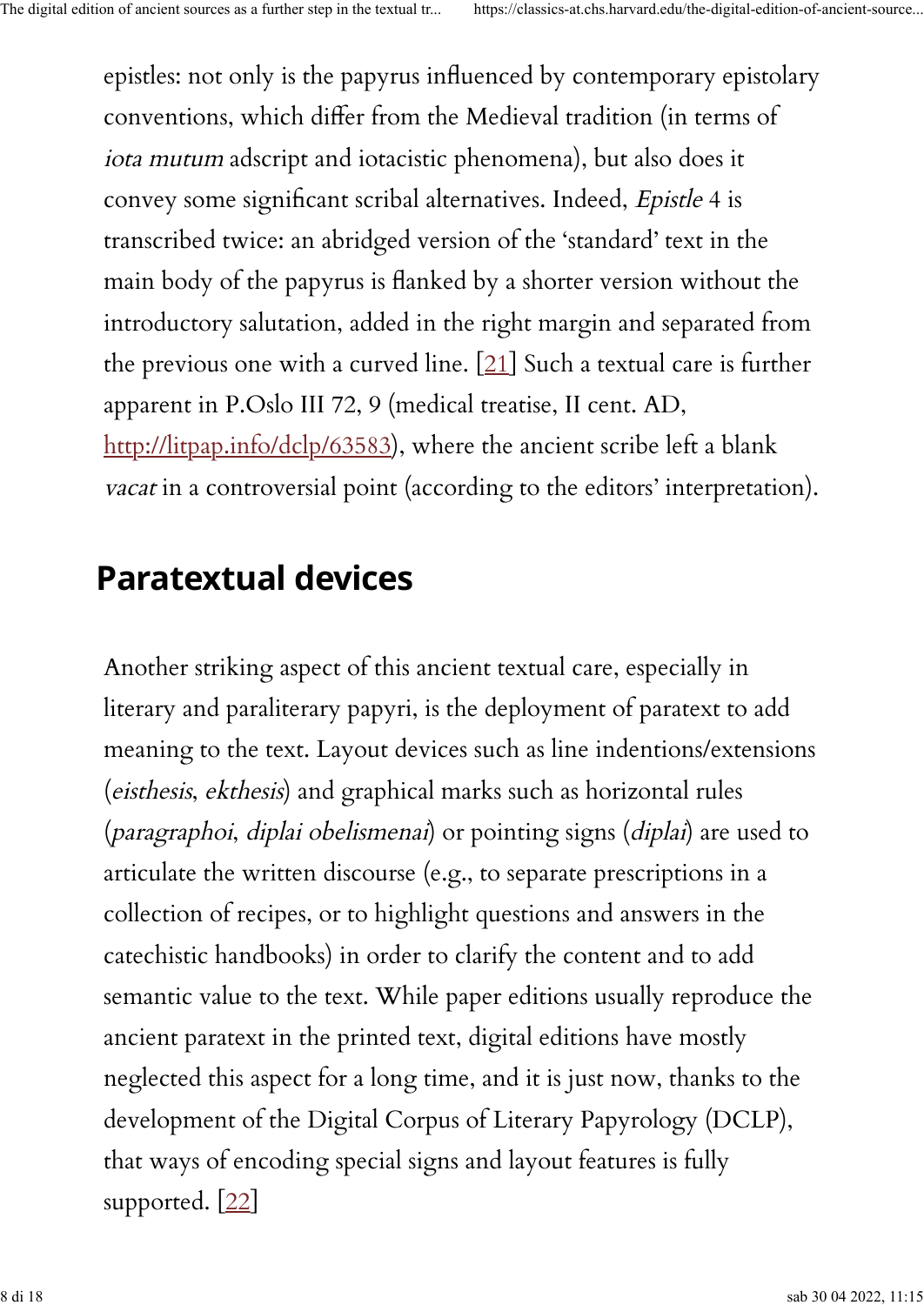### **Conclusions**

The inadequacy of the traditional 'philological' approach to render all the features in full and in a meaningful way pinpointed above is apparent. On one hand, linguistic and textual variations frame sociocultural environments that must be preserved in order to understand the complexity of ancient civilizations. On the other hand, a full set of textual (quotations, adaptations, additions, re-elaborations, comments, annotations, alternative readings…) and paratextual machineries is deployed by the ancient scribes to convey particular shades of meaningful knowledge, which we need to save for the sake of textual analysis and comprehension. Both cultural loads tend to be flattened by a traditional 'philological' edition, aimed at reconstructing a fixed archetype relegating all the possible variants in apparatus notes, depending on each editor's own opinions and choices. A challenge to this static stemmatological model is the "accretive model of composition" as de�ned by Ann Hanson to illustrate the textual development of ancient medical texts, [\[23\]](https://classics-at.chs.harvard.edu/the-digital-edition-of-ancient-sources-as-a-further-step-in-the-textual-transmission/#n.23) as well as the 'genetic criticism' focused on the process of textual composition. [[24\]](https://classics-at.chs.harvard.edu/the-digital-edition-of-ancient-sources-as-a-further-step-in-the-textual-transmission/#n.24) Perhaps even more than multitextual editions, which simply juxtapose different redactions of the same text, such dynamic approaches seem to be the most suitable for representing, from the editorial viewpoint, complex cases such as the 'Michigan Medical Codex' (P.Mich. XVII 758, [http://www.litpap.info/dclp/59332\)](http://www.litpap.info/dclp/59332), a receptarium on a smallformat papyrus codex, dated to the IV cent. AD, where the numerous prescriptions collected are divided by means of lines and indented headings, and where the ancient owner intervened with corrections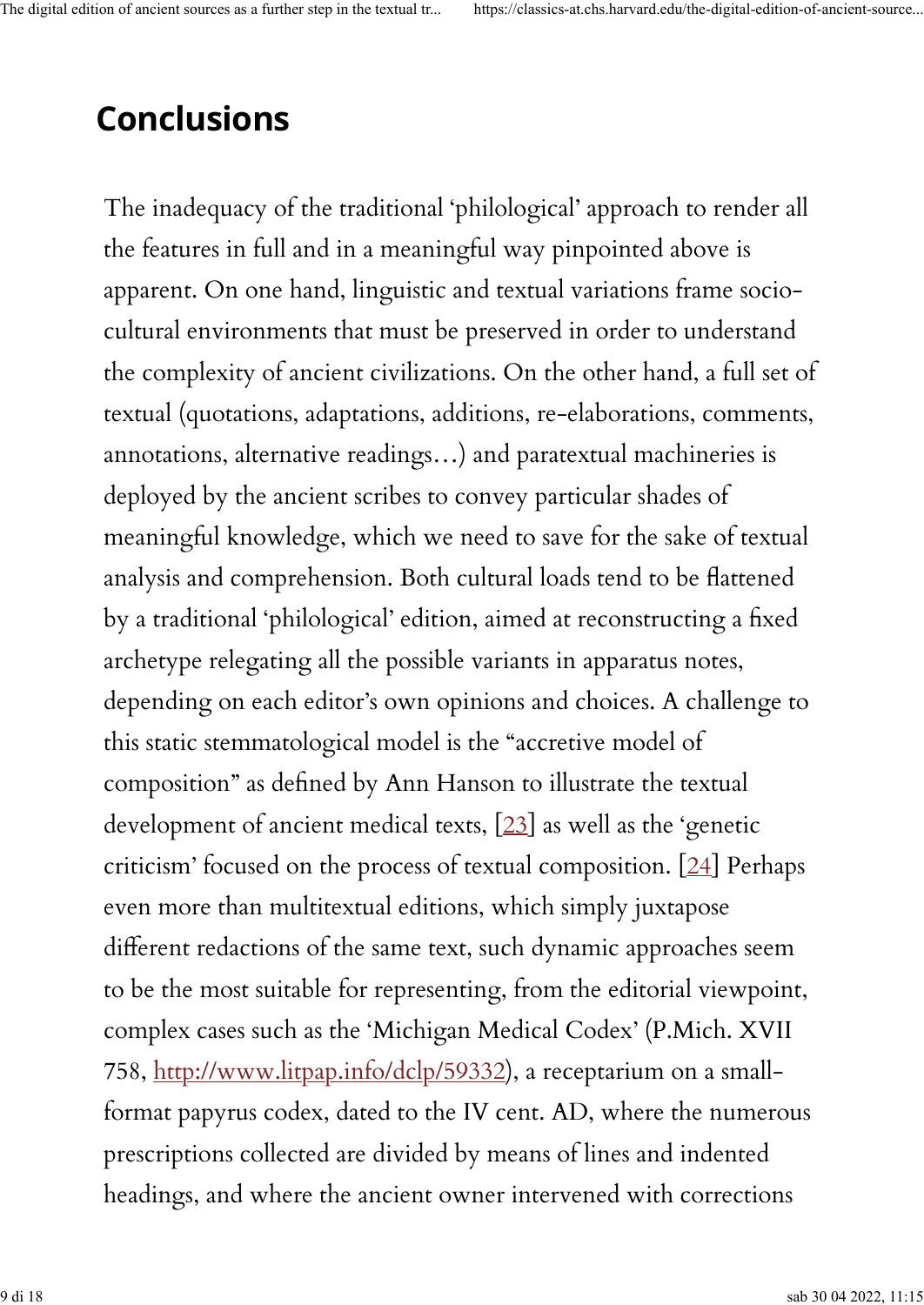and marginal additions framed by graphical markers of different type. [\[25\]](https://classics-at.chs.harvard.edu/the-digital-edition-of-ancient-sources-as-a-further-step-in-the-textual-transmission/#n.25)

The printed medium is physically limited as to dealing with complex degrees of textuality, and adopted the critical edition model as a way of fixing a text for scholarly purposes. On the contrary, as we noted, ancient textual criticism was a way to pass down knowledge, i.e., a means of text transmission rather than text reconstruction and �xation. Nowadays, thanks to the digital tools, we do have the occasion to develop digital infrastructures in a hyper-dimensional cyberspace to overcome traditional criticism (and its shortcomings) and to conceive a digital critical edition with deeper and deeper levels of text analysis (markup tagging, linguistic or semantic annotation layers, in-text information), with a very similar outcome as the ancient textual criticism described above. It can be argued, therefore, that a digital (critical) edition can develop into something completely different from the somehow 'old-fashioned' printed critical edition: namely, a further step in the fluid textual transmission of ancient sources.  $[26]$ 

## **Bibliography [\[27\]](https://classics-at.chs.harvard.edu/the-digital-edition-of-ancient-sources-as-a-further-step-in-the-textual-transmission/#n.27)**

- Andorlini, I. 2003. "L'esegesi del libro tecnico: papiri di medicina con scolî e commenti." In Papiri filosofici. Miscellanea di studi IV, 9-29. Firenze.
- Ast, R. and H. Essler. 2018. "Anagnosis, Herculaneum and the Digital Corpus of Literary Papyri." In Digital Papyrology II. Case Studies on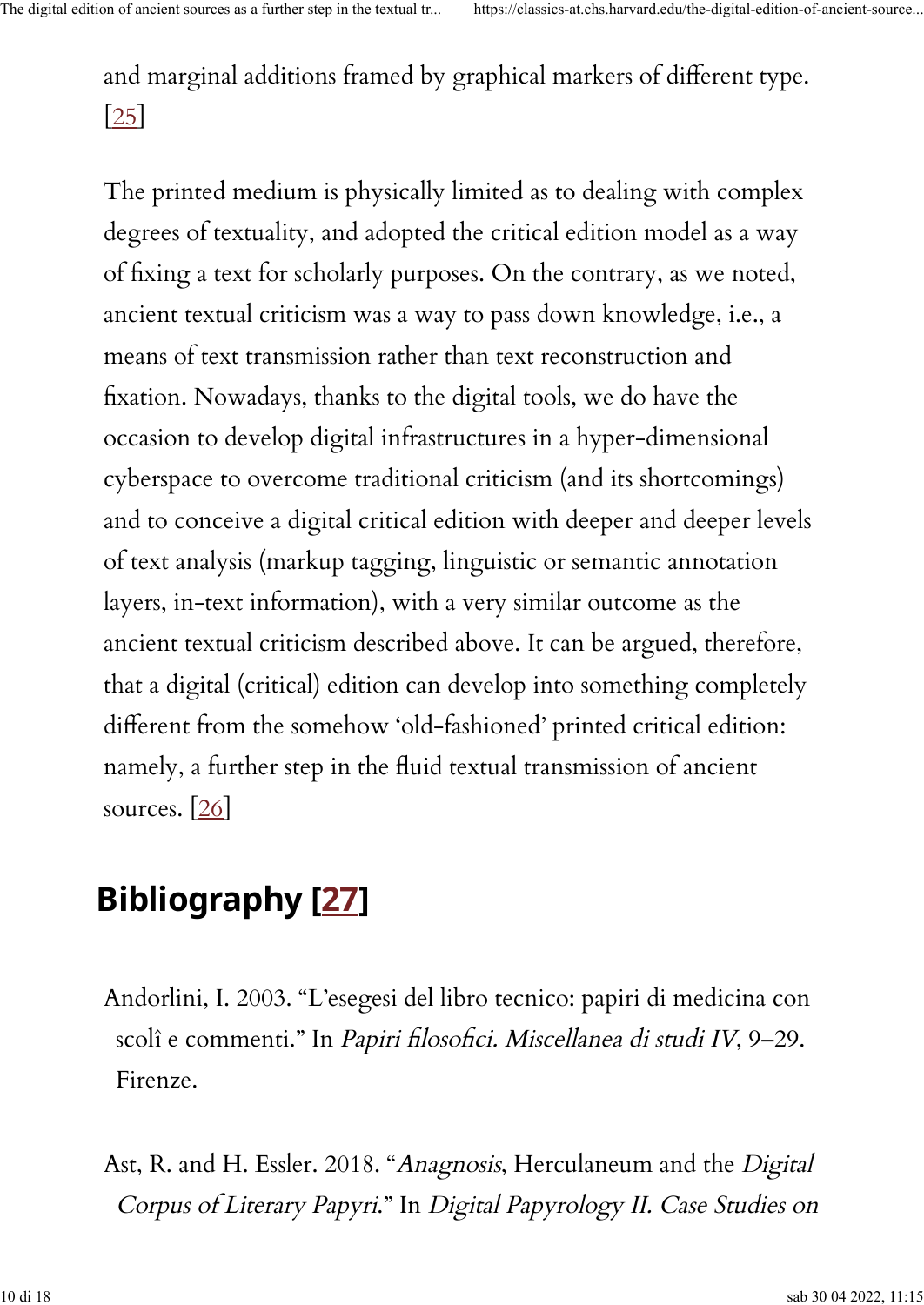the Digital Edition of Ancient Greek Papyri, ed. N. Reggiani, 63–74. Berlin–Boston.

- Bonati, I. and N. Reggiani. 2019. "Mirrors of Women, Mirrors of Words: The Mirror in the Greek Papyri." In Mirrors and Mirroring from Antiquity to the Early Modern Period, eds. L. Diamantopoulou and M. Gerolemou, 59–71. London.
- Cribiore, R. 2019. "Genetic Criticism and the Papyri: Some Suggestions." In Greek Medical Papyri – Text, Context, Hypertext, ed. N. Reggiani, 173–192. Berlin–Boston.
- Depauw, M. and J. Stolk. 2015. "Linguistic Variation in Greek Papyri: Towards a New Tool for Quantitative Studies." Greek, Roman and Byzantine Studies 55:196–220.
- Evans, T.V. 2010a. "Standard Koine Greek in Third Century BC Papyri." In Proceedings of the Twenty-Fifth International Congress of Papyrology (Ann Arbor 2007), eds. T. Gagos et al., 197–206. Ann Arbor.

———. 2010b. "Identifying the Language of the Individual in the Zenon Archive." In The Language of the Papyri, eds. T.V. Evans and D.D. Obbink, 51–70. Oxford.

———. 2012. "Linguistic and Stylistic Variation in the Zenon Archive." In Variation and Change in Greek and Latin, eds. M. Leiwo, H. Halla-aho, and M. Vierros, 25–42. Helsinki.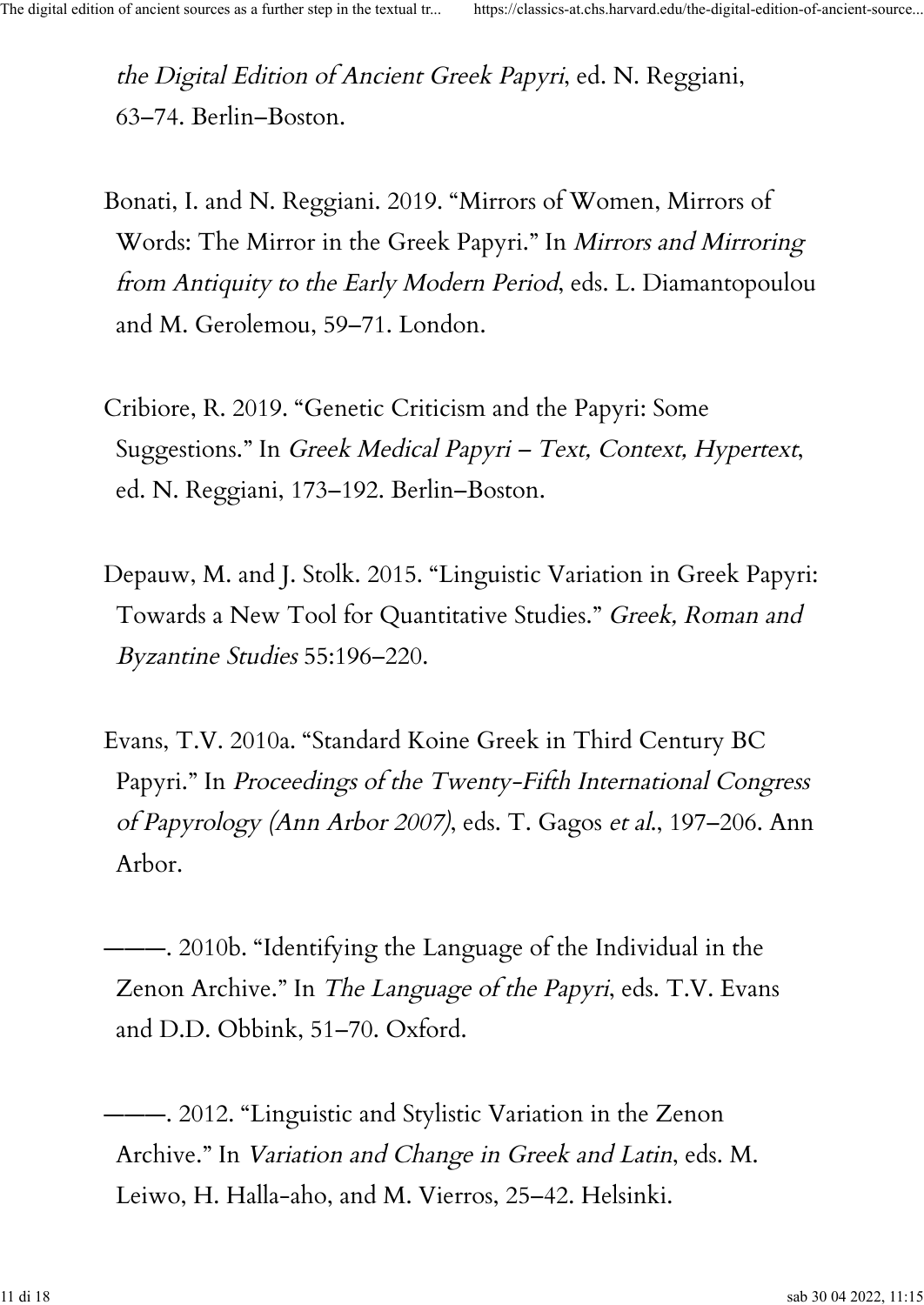Hanson, A.E.. 1997. "Fragmentation and the Greek Medical Writers." In Collecting Fragments / Fragmente Sammeln, ed. G.W. Most, 289–314. Göttingen.

- Maravela, A. and N. Reggiani. forthcoming. "Between Textual and Linguistic History. Exploring Linguistic Variation in Greek Medical Papyri".
- Nielsen, B.E. 2000. "A Catalog of Duplicate Papyri." Zeitschrift für Papyrologie und Epigraphik 129:187–214.
- Reggiani, N. 2017. Digital Papyrology I. Methods, Tools and Trends. Berlin–Boston.

--- 2018. "The *Corpus of the Greek Medical Papyri* and a New Concept of Digital Critical Edition." In Digital Papyrology II. Case Studies on the Digital Edition of Ancient Greek Papyri, ed. N. Reggiani, 3–62. Berlin–Boston.

———. 2019a. "Linguistic and Philological Variants in the Papyri: A Reconsideration in the Light of the Digitization of the Greek Medical Papyri." In Greek Medical Papyri – Text, Context, Hypertext, ed. N. Reggiani, 237–256. Berlin–Boston.

———. 2019b. "The Corpus of Greek Medical Papyri Online and the Digital Edition of Ancient Documents." In Proceedings of the 28th International Congress of Papyrology (Barcelona, 1-6 August 2016),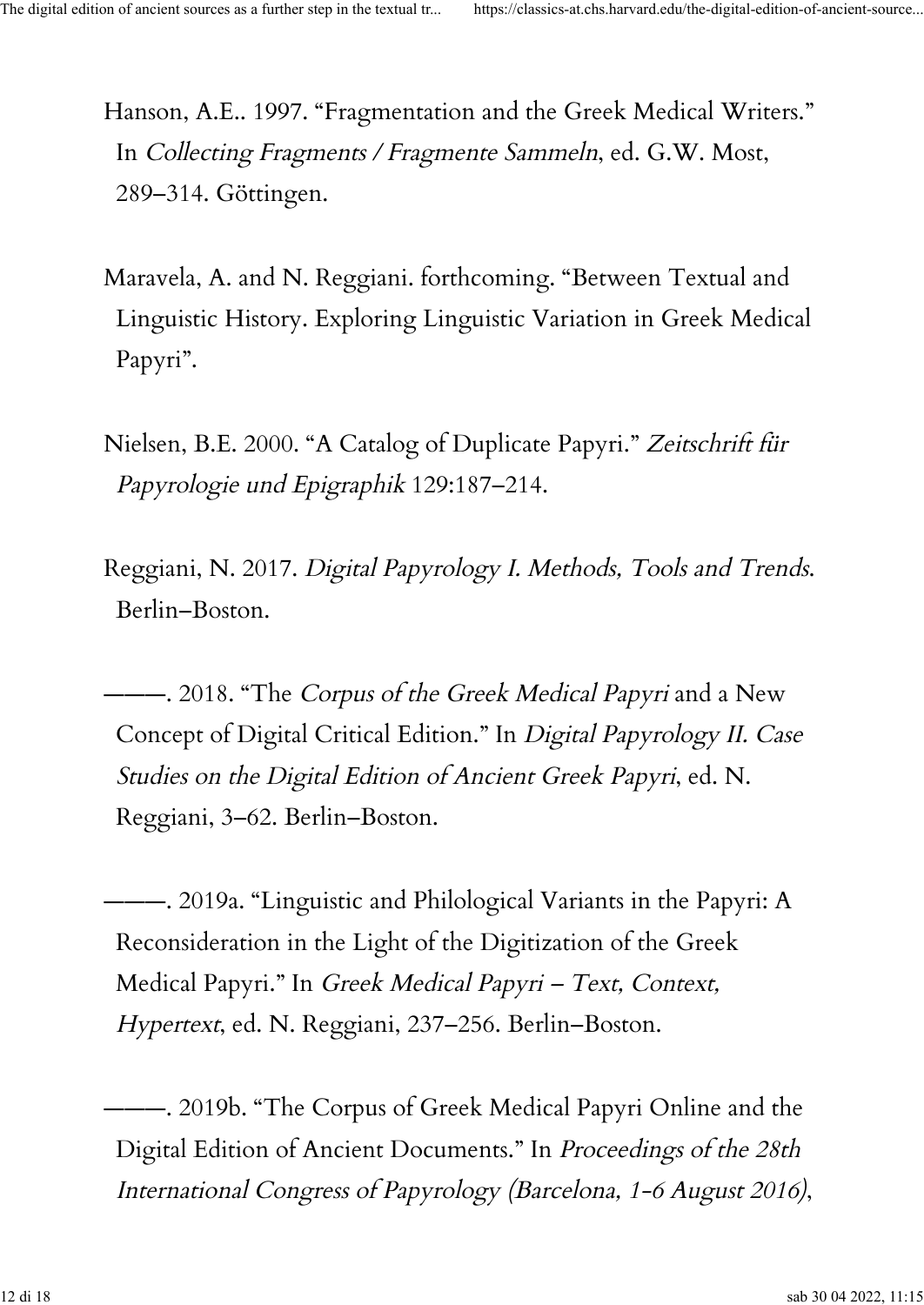eds. A. Nodar and S. Torallas Tovar, 843–856. Barcelona.

———. 2019c. "Transmission of Recipes and Receptaria in Greek Medical Writings on Papyrus: Between Ancient Text Production and Modern Digital Representation." In On The Track of The Books: Scribes, Libraries and Textual Transmission, eds. R. Berardi, N. Bruno, and L. Fizzarotti,167–188. Berlin–Boston.

———. 2019d. "Ancient Doctors' Literacies and the Digital Edition of Papyri of Medical Content." Classics@ 17: [http://nrs.harvard.edu](http://nrs.harvard.edu/urn-3:hlnc.essay:ReggianiN.Ancient_Doctors_Literacies.2019) [/urn-3:hlnc.essay:ReggianiN.Ancient\\_Doctors\\_Literacies.2019.](http://nrs.harvard.edu/urn-3:hlnc.essay:ReggianiN.Ancient_Doctors_Literacies.2019)

———. 2020. "Digitizing Medical Papyri in Question-and-Answer Format." In Ancient Greek Medicine in Questions and Answers: Diagnostics, Didactics, Dialectics, ed. M. Meeusen, 181–212. Leiden–Boston.

Stolk, J.V. 2015a. Case Variation in Greek Papyri. Retracing dative case syncretism in the language of the Greek documentary papyri and ostraca from Egypt (300 BCE - 800 CE). PhD Dissertation.

———. 2015b. "Dative by Genitive Replacement in the Greek Language of the Papyri: A Diachronic Account of Case Semantics." Journal of Greek Linguistics 15:91–121.

———. 2015c. "Scribal and Phraseological Variation in Legal Formulas." Journal of Juristic Papyrology 45:255–290.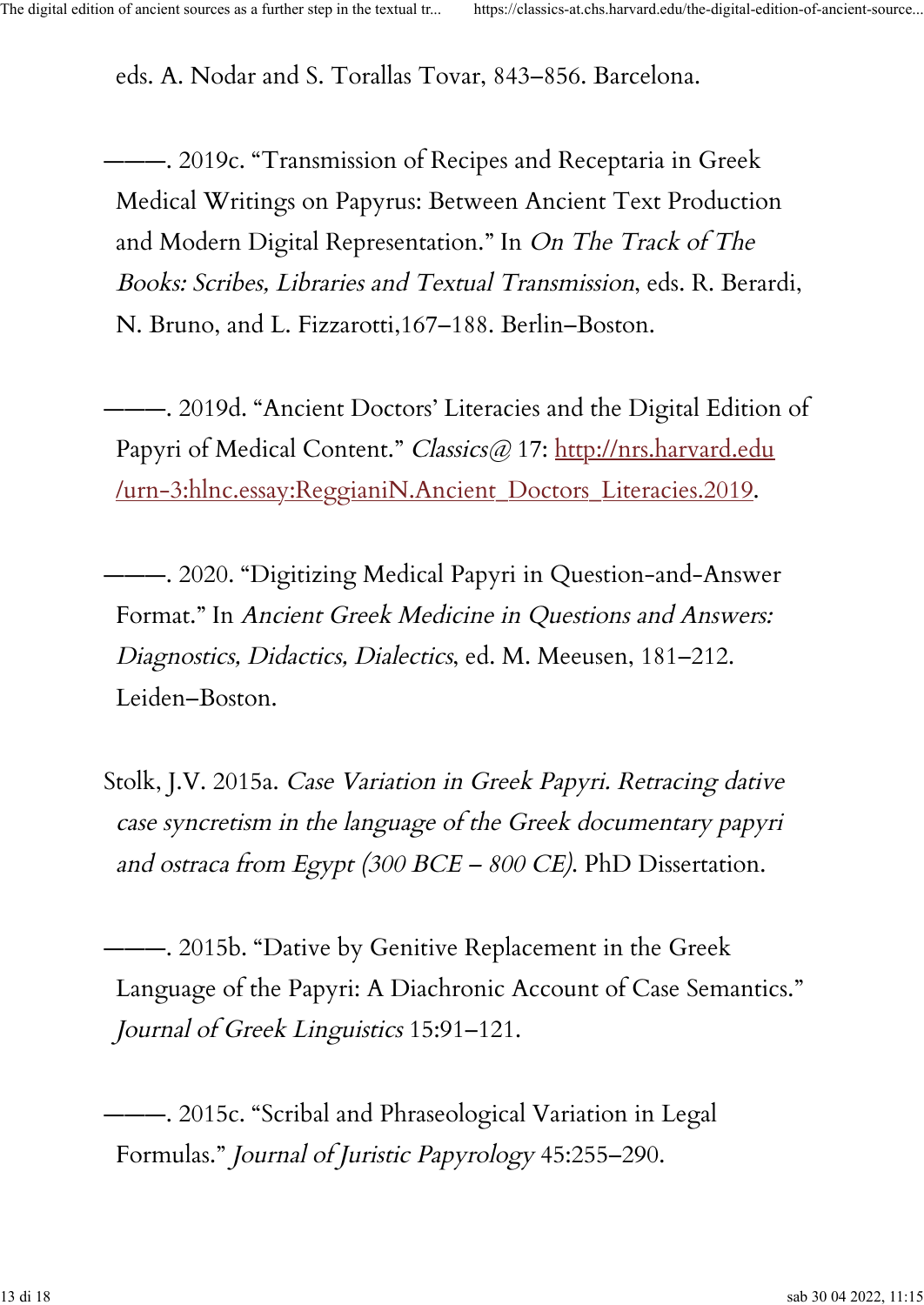———. 2018. "Encoding Linguistic Variation in Greek Documentary Papyri: The Past, Present and Future of Editorial Regularization." In Digital Papyrology II. Case Studies on the Digital Edition of Ancient Greek Papyri, ed. N. Reggiani, 119–138. Berlin–Boston.

- Stoop, J. 2014. "Two Copies of a Royal Petition from Kerkeosiris." Zeitschrift für Papyrologie und Epigraphik 189:185–193.
- Vierros, M. 2018. "Linguistic Annotation of the Digital Papyrological Corpus: Sematia." In Digital Papyrology II. Case Studies of the Digital Edition of Ancient Greek Papyri, ed. N. Reggiani. Berlin– Boston.
- Yuen-Collingridge, R. and M. Choat. 2012. "The Copyist at Work: Scribal Practice in Duplicate Documents." In Actes du 26e Congrès international de papyrologie (Genève 2010), ed. P. Schubert, 827–834. Genève.

### **Footnotes**

[ [back](https://classics-at.chs.harvard.edu/the-digital-edition-of-ancient-sources-as-a-further-step-in-the-textual-transmission/#noteref_n.1) ] **1.** The present contribution falls within the scopes of the PRIN 2017 project "Greek and Latin Literary Papyri from Graeco-Roman and Late Antique Fayum: Texts, Contexts, Readers" (P.I. Lucio Del Corso, University of Cassino), research unit at the University of Parma (coordinator Nicola Reggiani, [http://www.papirologia.unipr.it/ricerca/prin2017.html\)](http://www.papirologia.unipr.it/ricerca/prin2017.html).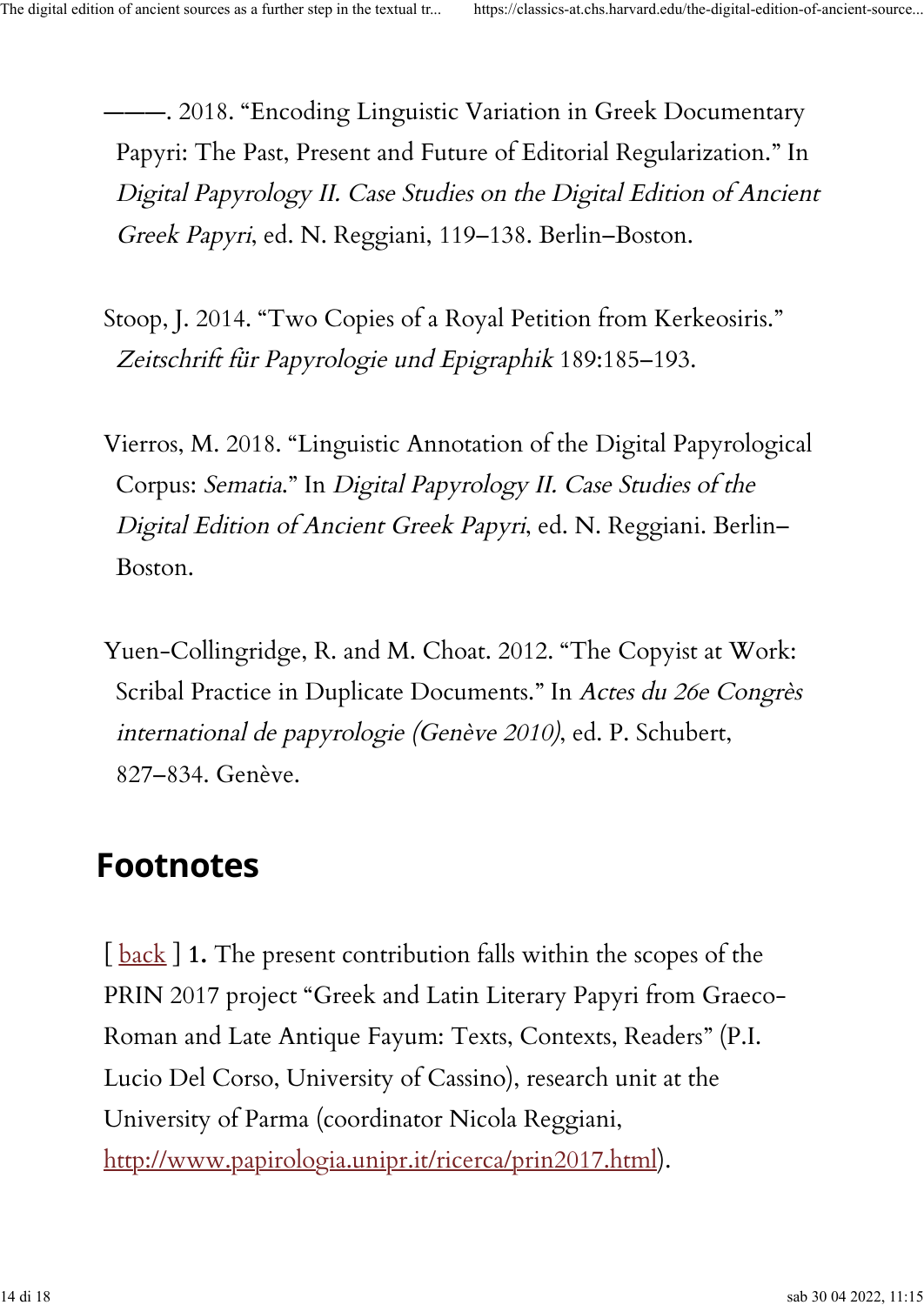[ [back](https://classics-at.chs.harvard.edu/the-digital-edition-of-ancient-sources-as-a-further-step-in-the-textual-transmission/#noteref_n.2) ] **2.** Cf. Reggiani 2017:255–270.

[ [back](https://classics-at.chs.harvard.edu/the-digital-edition-of-ancient-sources-as-a-further-step-in-the-textual-transmission/#noteref_n.3) ] **3.** Cf. Reggiani 2017:232–240 for details.

[ [back](https://classics-at.chs.harvard.edu/the-digital-edition-of-ancient-sources-as-a-further-step-in-the-textual-transmission/#noteref_n.5) ] **5.** Cf. Depauw–Stolk 2015.

[ [back](https://classics-at.chs.harvard.edu/the-digital-edition-of-ancient-sources-as-a-further-step-in-the-textual-transmission/#noteref_n.6) ] **6.** A quick survey of a sample search in Papyri.info can give a global idea of this trend: [http://papyri.info/search?STRING1=](http://papyri.info/search?STRING1=%CE%B3%CE%B5%CE%B9%CE%BD%CE%BF%CE%BC&target1=TEXT&no_caps1=on&no_marks1=on&STRING2=NOT+%CE%B3%CE%B9%CE%B3%CE%BD%CE%BF&target2=TEXT&no_caps2=on&no_marks2=on) [%CE%B3%CE%B5%CE%B9%CE%BD%CE%BF%CE%BC&](http://papyri.info/search?STRING1=%CE%B3%CE%B5%CE%B9%CE%BD%CE%BF%CE%BC&target1=TEXT&no_caps1=on&no_marks1=on&STRING2=NOT+%CE%B3%CE%B9%CE%B3%CE%BD%CE%BF&target2=TEXT&no_caps2=on&no_marks2=on) [target1=TEXT&no\\_caps1=on&no\\_marks1=on&STRING2=NOT+](http://papyri.info/search?STRING1=%CE%B3%CE%B5%CE%B9%CE%BD%CE%BF%CE%BC&target1=TEXT&no_caps1=on&no_marks1=on&STRING2=NOT+%CE%B3%CE%B9%CE%B3%CE%BD%CE%BF&target2=TEXT&no_caps2=on&no_marks2=on) [%CE%B3%CE%B9%CE%B3%CE%BD%CE%BF&target2=TEXT&](http://papyri.info/search?STRING1=%CE%B3%CE%B5%CE%B9%CE%BD%CE%BF%CE%BC&target1=TEXT&no_caps1=on&no_marks1=on&STRING2=NOT+%CE%B3%CE%B9%CE%B3%CE%BD%CE%BF&target2=TEXT&no_caps2=on&no_marks2=on) [no\\_caps2=on&no\\_marks2=on.](http://papyri.info/search?STRING1=%CE%B3%CE%B5%CE%B9%CE%BD%CE%BF%CE%BC&target1=TEXT&no_caps1=on&no_marks1=on&STRING2=NOT+%CE%B3%CE%B9%CE%B3%CE%BD%CE%BF&target2=TEXT&no_caps2=on&no_marks2=on)

[ [back](https://classics-at.chs.harvard.edu/the-digital-edition-of-ancient-sources-as-a-further-step-in-the-textual-transmission/#noteref_n.7) ] **7.** παραγ{ε}ινεται l. παραγίγνεται in BGU XVI 2651, 6; γείνεσθαι *l.* γίγνεσθαι in Chr.M. 172, i 15; καταγειν[ο]μ[αι] *l*. καταγίγνομαι in P.Bodl. I 17, i 9; παραγεινομαι l. παραγίγνομαι in P.Haun. II 22, 5; περιγεινομένων l. περιγιγνομένων in P.Stras. VIII 772 passim. Note the double possible regularization γίγνεσθαι or γενέσθαι advanced for γείνεσθαι in P.Col. X 280, 13.

[back] 8. Another sample search: [http://papyri.info](http://papyri.info/search?STRING1=%CE%B3%CE%B9%CE%B3%CE%BD%CE%BF%CE%BC&target1=TEXT&no_caps1=on&no_marks1=on) [/search?STRING1=%CE%B3%CE%B9%CE%B3%CE%BD](http://papyri.info/search?STRING1=%CE%B3%CE%B9%CE%B3%CE%BD%CE%BF%CE%BC&target1=TEXT&no_caps1=on&no_marks1=on) [%CE%BF%CE%BC&target1=TEXT&no\\_caps1=on&no\\_marks1=on.](http://papyri.info/search?STRING1=%CE%B3%CE%B9%CE%B3%CE%BD%CE%BF%CE%BC&target1=TEXT&no_caps1=on&no_marks1=on)

[back] 9. My own personal experience in the difficult search for a word featuring such a common phonetic variant as iotacism is discussed in Reggiani 2019a.

[ [back](https://classics-at.chs.harvard.edu/the-digital-edition-of-ancient-sources-as-a-further-step-in-the-textual-transmission/#noteref_n.10) ] **10.** Cf. Stolk 2015b.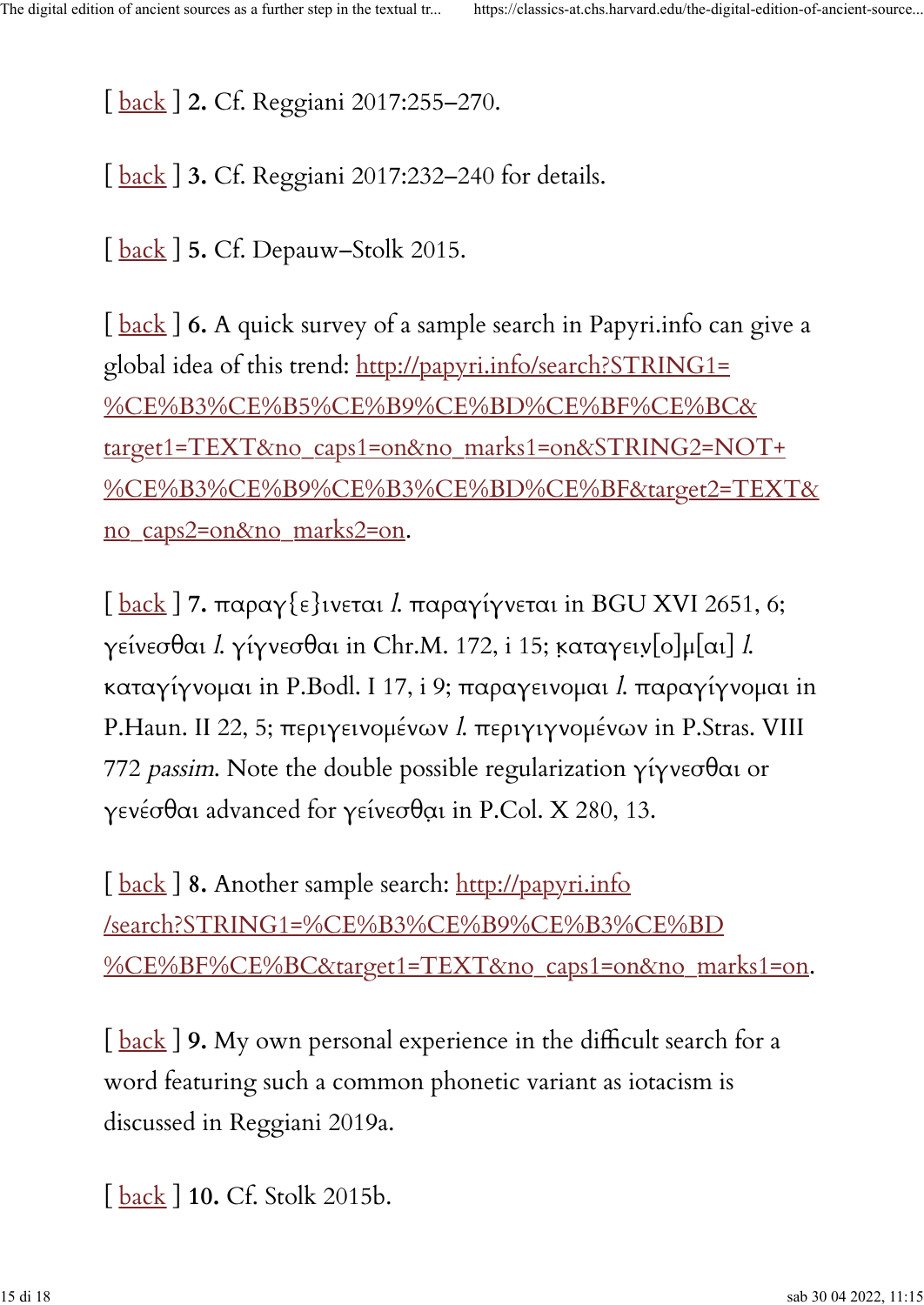[ [back](https://classics-at.chs.harvard.edu/the-digital-edition-of-ancient-sources-as-a-further-step-in-the-textual-transmission/#noteref_n.11) ] **11.** For more similar cases cf. Stolk 2015a:85 �.; Stolk 2015c.

[ [back](https://classics-at.chs.harvard.edu/the-digital-edition-of-ancient-sources-as-a-further-step-in-the-textual-transmission/#noteref_n.12) ] **12.** Cf. Depauw–Stolk 2015:213. See also Stolk 2015a:93.

[back ] 13. Cf. Stolk 2018. For linguistic substandards in the (para)literary production of Greek medical papyri see Maravela– Reggiani forthcoming.

[ [back](https://classics-at.chs.harvard.edu/the-digital-edition-of-ancient-sources-as-a-further-step-in-the-textual-transmission/#noteref_n.14) ] **14.** Note to P.Cair.Zen. I 59047, 1.

[ [back](https://classics-at.chs.harvard.edu/the-digital-edition-of-ancient-sources-as-a-further-step-in-the-textual-transmission/#noteref_n.15) ] **15.** Evans 2010a, 2010b, and 2012.

[ [back](https://classics-at.chs.harvard.edu/the-digital-edition-of-ancient-sources-as-a-further-step-in-the-textual-transmission/#noteref_n.16) ] **16.** Another apparent 'phonetic deviation' which might in fact be a 'substandard' form is osyptron "mirror," which stands beside the 'standard' form esoptron in a consistent number of papyri. The case is discussed in Bonati–Reggiani 2019.

[ [back](https://classics-at.chs.harvard.edu/the-digital-edition-of-ancient-sources-as-a-further-step-in-the-textual-transmission/#noteref_n.17) ] **17.** For a catalogue of duplicates cf. Nielsen 2000.

[ [back](https://classics-at.chs.harvard.edu/the-digital-edition-of-ancient-sources-as-a-further-step-in-the-textual-transmission/#noteref_n.18) ] **18.** Stoop 2014:185. I thank very much Giuditta Mirizio for helpful hints about this topic.

[ [back](https://classics-at.chs.harvard.edu/the-digital-edition-of-ancient-sources-as-a-further-step-in-the-textual-transmission/#noteref_n.19) ] **19.** Cf. Yuen-Collingridge–Choat 2012, with interesting preliminary comments on textual differences between copies of the same document.

[back] 20. Cf. [https://blogs.helsinki.](https://blogs.helsinki.fi/actofscribe)fi/actofscribe.

[back] 21. Other striking features are an original editorial comment inserted between letters 4 and 5 (ll. 17–19); the occurrence of the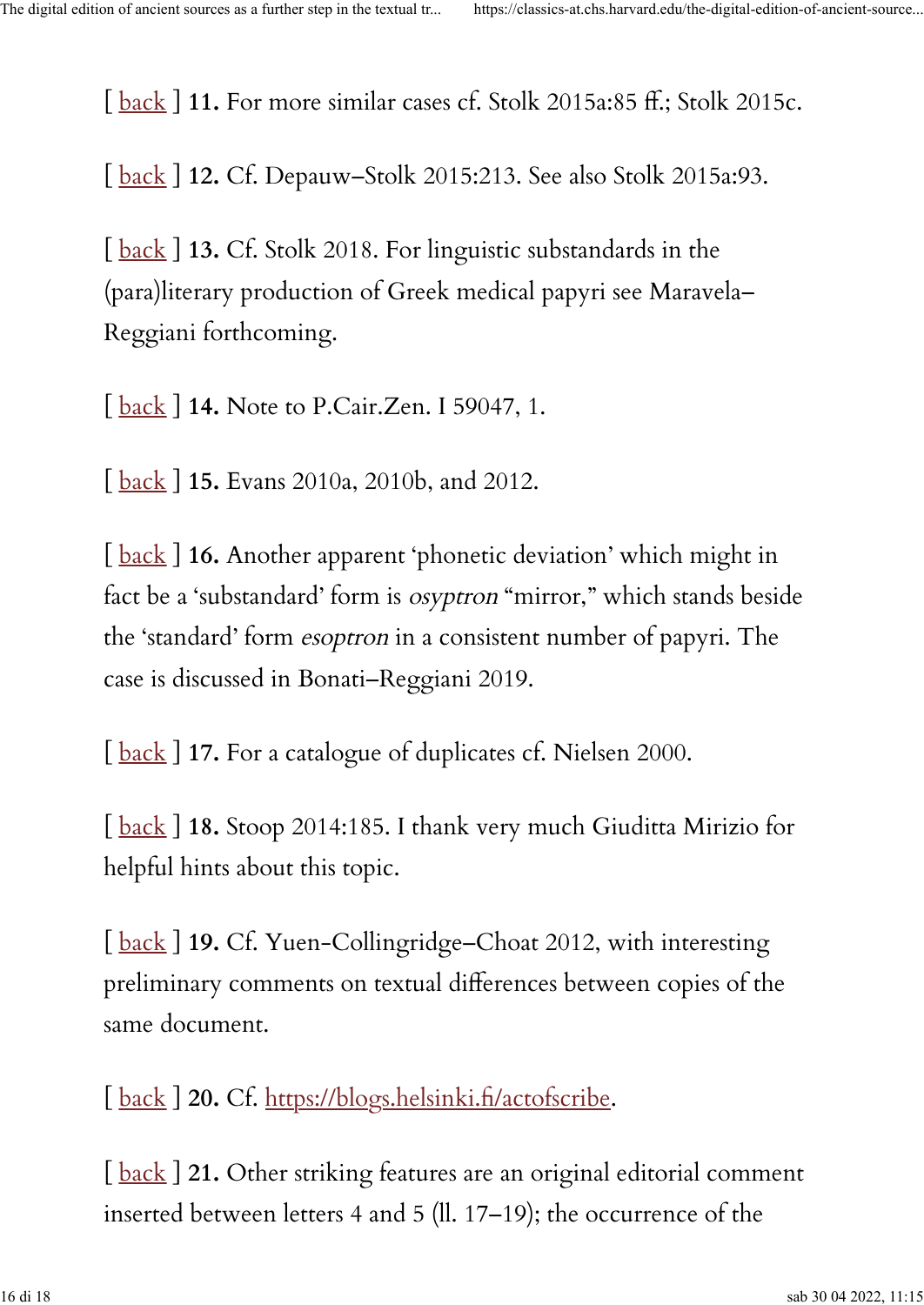shorter version of Ep. 5 with certain variations; an unattested letter to Gorgias showing a strong coincidence with Ep. 6 addressed to Demetrius. See the digital edition by M. Moser at [http://litpap.info](http://litpap.info/dclp/60175) [/dclp/60175.](http://litpap.info/dclp/60175)

[ [back](https://classics-at.chs.harvard.edu/the-digital-edition-of-ancient-sources-as-a-further-step-in-the-textual-transmission/#noteref_n.22) ] **22.** Cf. Reggiani 2017:250; Reggiani 2019b; Reggiani 2019d; Reggiani 2020. On the DCLP see also Ast–Essler 2018.

[ [back](https://classics-at.chs.harvard.edu/the-digital-edition-of-ancient-sources-as-a-further-step-in-the-textual-transmission/#noteref_n.23) ] **23.** Hanson 1997.

[back] 24. Cf. Cribiore 2019 for a papyrological application.

[ [back](https://classics-at.chs.harvard.edu/the-digital-edition-of-ancient-sources-as-a-further-step-in-the-textual-transmission/#noteref_n.25) ] **25.** Cf. Hanson 1997 and Andorlini 2003 (with more cases of additions of annotations and comments).

[ [back](https://classics-at.chs.harvard.edu/the-digital-edition-of-ancient-sources-as-a-further-step-in-the-textual-transmission/#noteref_n.26) ] **26.** For further thoughts on the digital edition of papyri cf. Reggiani 2017:255 and 2018. On linguistic annotation of papyri see also Vierros 2018.

[back] 27. The papyrological sources are abbreviated according to the Checklist of Editions of Greek, Latin, Demotic, and Coptic Papyri, Ostraca, and Tablets, eds. J.D. Sosin, R. Ast, R.S. Bagnall, J.M.S. Cowey, M. Depauw, A. Delattre, R. Maxwell, P. Heilporn [\[http://papyri.info/docs/checklist\]](http://papyri.info/docs/checklist).

**[VOLUME 20](https://classics-at.chs.harvard.edu/category/volume-20)**